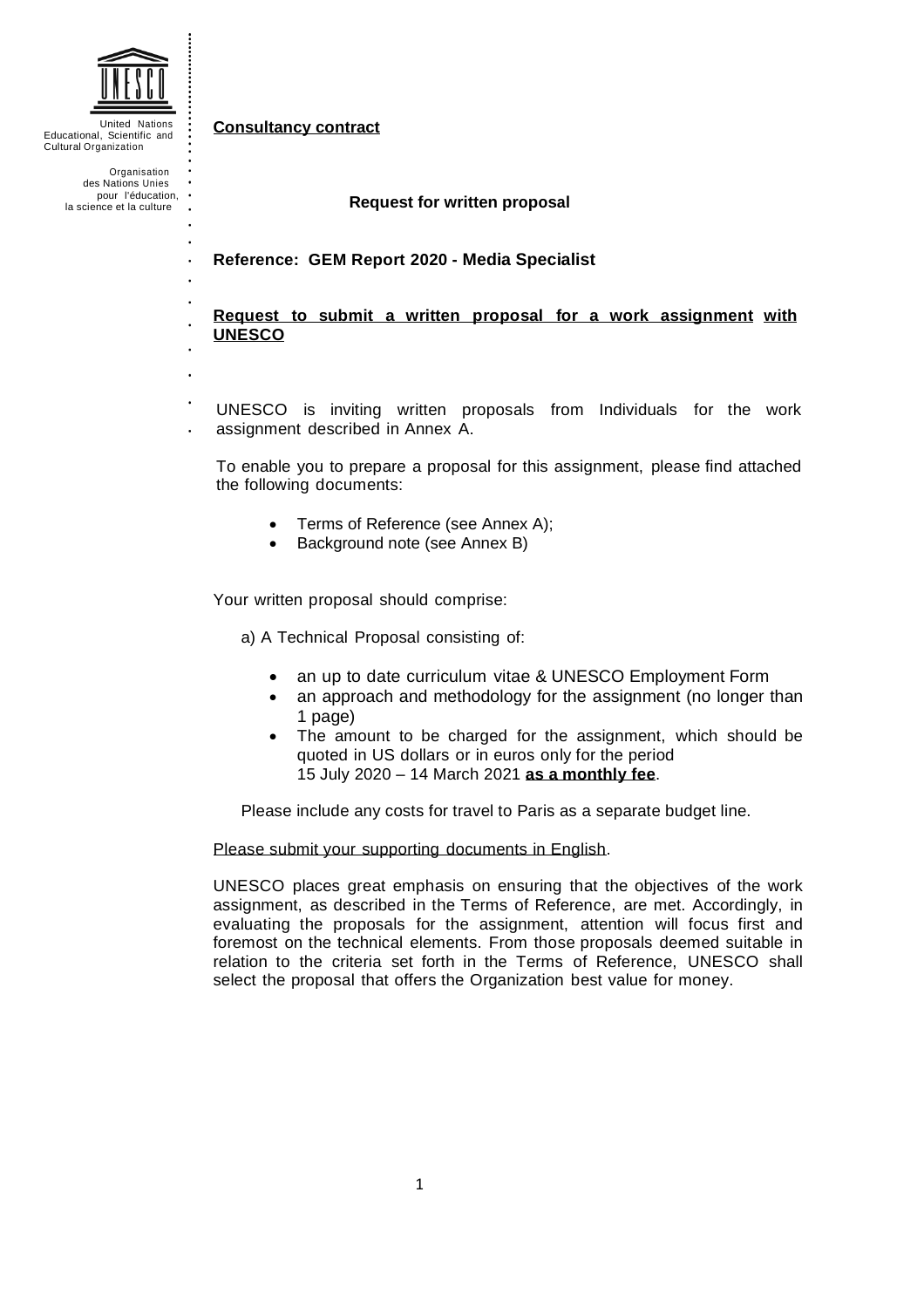Your proposal should be submitted by e-mail no later than close of business (18:00) on 23 June 2020. E-mail proposals should not exceed 5MB.

The e-mail should be addressed to

Kate Redman k.redman@unesco.org

It is the individual's responsibility to ensure that his/her proposal is received by the deadline.

Thank you for your interest in this UNESCO assignment; and we look forward to receiving your proposal.

> Kate Redman Senior communications and Advocacy Specialist Global Education Monitoring Report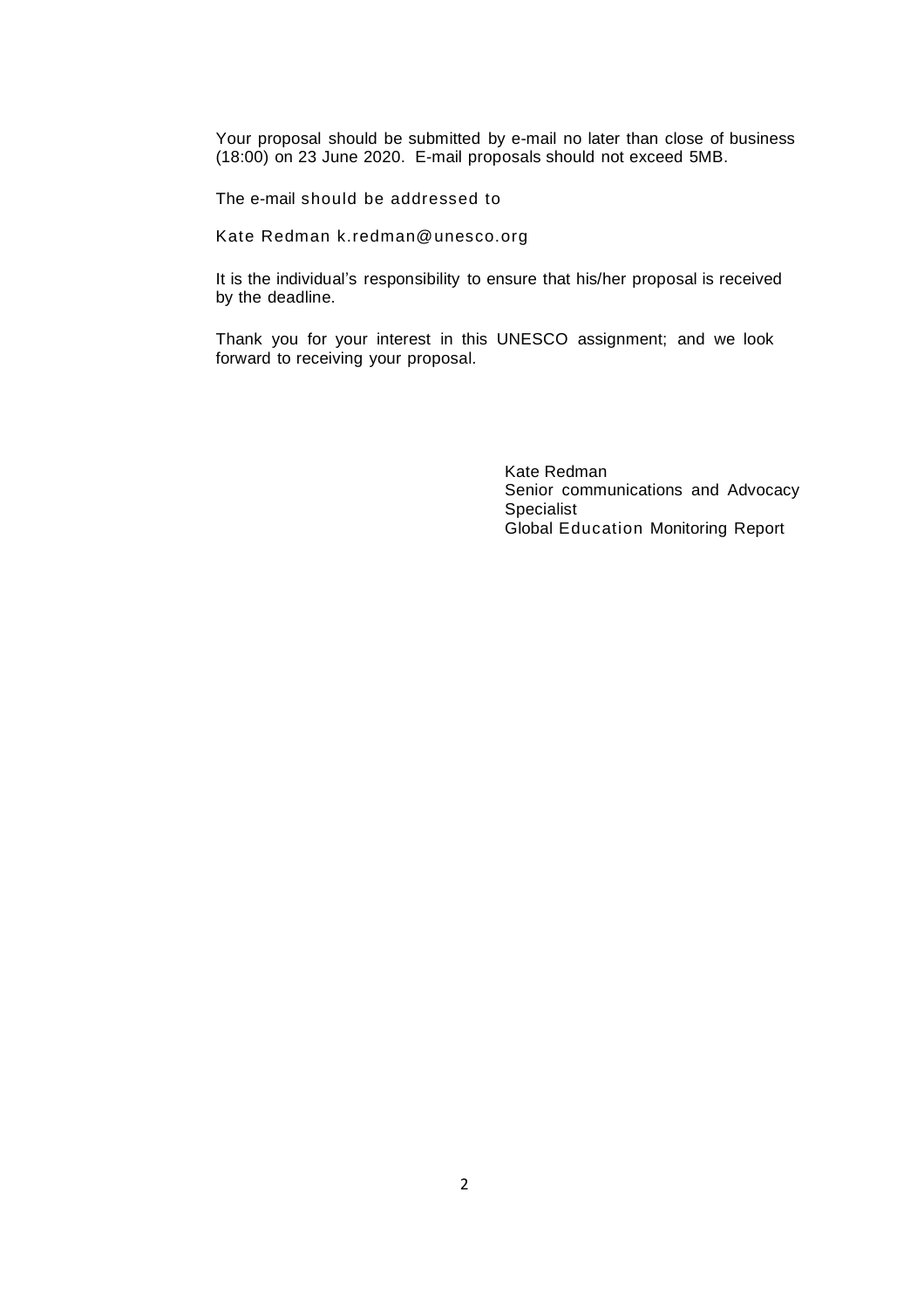# **Attachment A**

## **Terms of Reference – Media Specialist (Consultancy)**

# **DUTIES AND REQUIREMENTS**

The purpose of this consultancy is to provide support to strengthen the GEM Report's visibility and to increase the profile of the team's products – evidence, messages and recommendations in online, print and broadcast media in global, regional and national outlets. She/He will provide communication support to the Senior Communications and Advocacy Specialist and the GEM Report social media manager as required.

Under the supervision of the Senior Communications and Advocacy Specialist and in collaboration with the Social Media Manager within the GEM Report team, the consultant will support:

- Media planning and outreach on key education and other major media moments
- Drafting and editing regular press materials on new and existing GEM Report products, including press releases, opinion pieces, statements and reactions
- Liaising with GEM Report partners to identify human interest stories, provide spokespeople, source photos for press and host media visits as required
- Facilitating the timely dissemination of content to GEM Report media contacts as and when required, including on weekends and evenings.
- Supporting the GEM Report social media manager with coordinating relevant communication materials and messages to appear on GEM Report online channels.
- Identifying appropriate communication materials to feature as blogs on the GEM Report's World Education Blog
- Tracking and reporting on media mentions of the GEM Report.

# **DELIVERABLES**

- 1. 4-page overarching media strategy for growing GEM Report media presence over the consultancy period to support the GEM Reports overarching outreach objectives,
- 2. A one-page media strategy for each of the GEM Report products being issued over the consultancy period.
- 3. A map of key national, regional and global education and other media moments created with associated press activity to be carried out by the GEM Report team over the consultancy period.
- 4. One opinion piece successfully placed per month in the Director of the GEM Report's name, or that of partners mentioning GEM Report products or positions.
- 5. At least five press releases issued over the period.
- 6. Monthly media analytics provided, including KPIs and associated written analysis.
- 7. Growth in media coverage by at least 10% over the consultancy period from the previous equivalent time period
- 8. Two new influential spokespeople identified to champion GEM Report products and positioning in the media.

## **REQUIREMENTS**

## **Education**

Advanced degree in journalism, communications, international relations or other related field, or University Degree with equivalent experience.